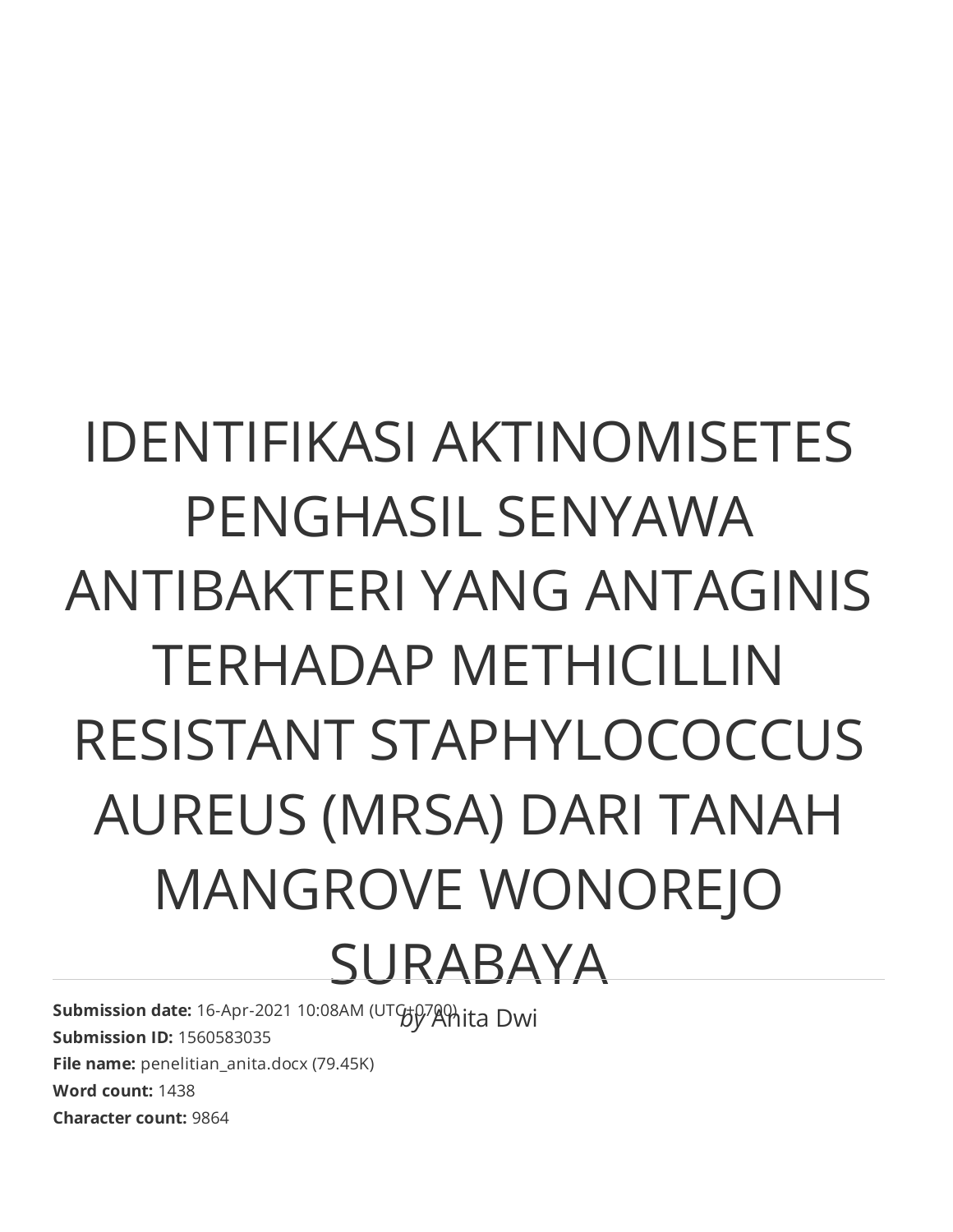Jurnal Analis Kesehatan Sains p ISSN 2302-3635 e ISSN 2407-8972 Volume 8 Nomor 2. Desember 2019

#### **IDENTIFIKASI AKTINOMISETES PENGHASIL SENYAWA ANTIBAKTERI YANG ANTAGINIS** TERHADAP METHICILLIN RESISTANT STAPHYLOCOCCUS AUREUS (MRSA) DARI TANAH MANGROVE WONOREJO SURABAYA

Anita Dwi Anggraini, Christ Kartika Rahayuningsih, Ayu Puspitasari Jurusan Analis Kesehatan Poltekkes Kemenkes Surabaya Email Corresponding: anita.anggraini40@yahoo.com

#### **ABSTRAK**

Aktinomycetes memiliki kemampuan dalam menghasilkan senyawa antimikroba, senyawa ini berfungsi sebagai antibakteri contoh streptomisin dihasilkan dari streptomyces griseus untuk mengobati penyakit tuberkulosis yang disebabkan oleh mycobacterium tuberculosis ebutuhan senyawa antibiotik yang efektif dengan efek yang rendah terhadap inang, dan mudah untuk didegradasi lingkungan, merupakan masalah yang perlu diperhatikan. Resistensi yang timbul (seperti stapylococcus, "streptococcus, dan mycobacterium) akan membuat perlunya dikembangkan penemuan antibiotik yang baru. Zat yang bersumber dari bahan dari alam terutama tanaman dan mikroorganisme yang dapat digunakan sebagai zat yang dikembangkan untuk antibiotik baru, diantara jenis mikroorganisme vang ada, actinomycetes merupakan sumber vang paling potensial penghasil antibiotik. Hasil menunjukkan bahwa dari 9 isolat yang digunakan hanya 1 isolat aktinomisetes yang mampu menghambat pertumbuhan staphylococcus aureus yaitu pada isolat 4 dengan daya hambat sebesar 14,4 mm. kriteria tanah pada isolat 4 adalah pada lokasi c yang terletak diantara perakaran mangrove dan kurang terkena cahaya matahari, pada ph 6,5, suhu 29°c dengan tekstur tanah berada pada kelembapan yang tinggi dan berada pada perakaran besar pohon mangrove wonorejo Surabaya

Kata Kunci: aktinomisetes, MRSA, Resistensi

#### **PENDAHULUAN**

#### **Latar Belakang (Opsional)**

Aktinomycetes memiliki kemampuan menghasilkan senyawa antimikrobi yang berguna sebagai contoh Streptomyces griseus menhasilkan streptomisin untuk mengobati. Streptomyces violaceusniger berperan antagonistik terhadap fungi beberapa yang 1 patogen terhadap tanaman<sup>1</sup>.Penelitian yang telah berhasil menguji antibiotik yang dihasilkan oleh aktinomicetes yang diambil dari tanah berbagai tumbuhan tingkat tinggi pada Escherichia coli, Staphylococcus aureus, Trichophyton mentagrophytes, dan Candida albicans. Hasilnya adalah antibiotik yang dihasilkan isolat aktinomicetes mempunyai pengaruh yang kuat terhadap beberapa isolat bakteri dan jamur yang diuji.<sup>2</sup> Sunaryanto et al. (2010) juga melaporkan bahwa Streptomyces yang diisolasi dari laut merupakan kelompok aktinomisetes yang memiliki aktivitas antimikroba kuat dan mampu menghasilkan senyawa aktif citropeptin yang toksik terhadap sel kanker paruparu A549.

Kebutuhan senyawa antibiotik yang optimal tetapi mempunyai efek yang rendah terhadap inang, dan limbah yang dihasilkan dapat didegradas efek yang

rendah terhadap inang, dan mudah untuk didegradasi lingkungan, merupakan masalah yang perlu<br>diperhatikan. Adanya resistensi antibiotik (seperti Stapylococcus, Mycobacterium, dan Streptococcus) sangat perlu dikembangkan antibiotik terbaru dari bahan alami dan mikroorganisme yang dapat bekerja sebagai antagonis terhadap bakteri patogen<sup>3</sup>.

Zat yang didapatkan dari bahan alam yang berasal dari mikroorganisme dan tanaman memberikan hasil yang cukup optimal dalam pengembangan antibiotik, contohnya, actinomycetes merupakan sumber yang potensial dalam menghasilkan antibiotik. Selain antibiotik, actinomycetes juga menghasilkan senyawa bioaktif yang sangat bernilai dalam bidang kesehatan sebagai antivirus dan anti kanker, sedangkan dalam bidang pertanian sebagai herbisida, insektisida, dan senyawa antiparasit. Hal ini menyebabkan perlu dilakukan pengembangan aktinomicetes yang berpotensi menghasilkan senyawa antibiotik terhadap bakteri. Berdasarkan inilah peneliti tertarik untuk melakukan penelitian terkait identifikasi karakterisasi molekuler aktinomicetes lingkungan payau yang memiliki aktivitas antibakteri dari tanah hutan mangrove di Wonorejo Surabaya

### **METODE**

1. Pengambilan Sampel

1

Website: http://journal.poltekkesdepkes-sby.ac.id/index.php/ANKES Email: analiskesehatan18a@yahoo.co.id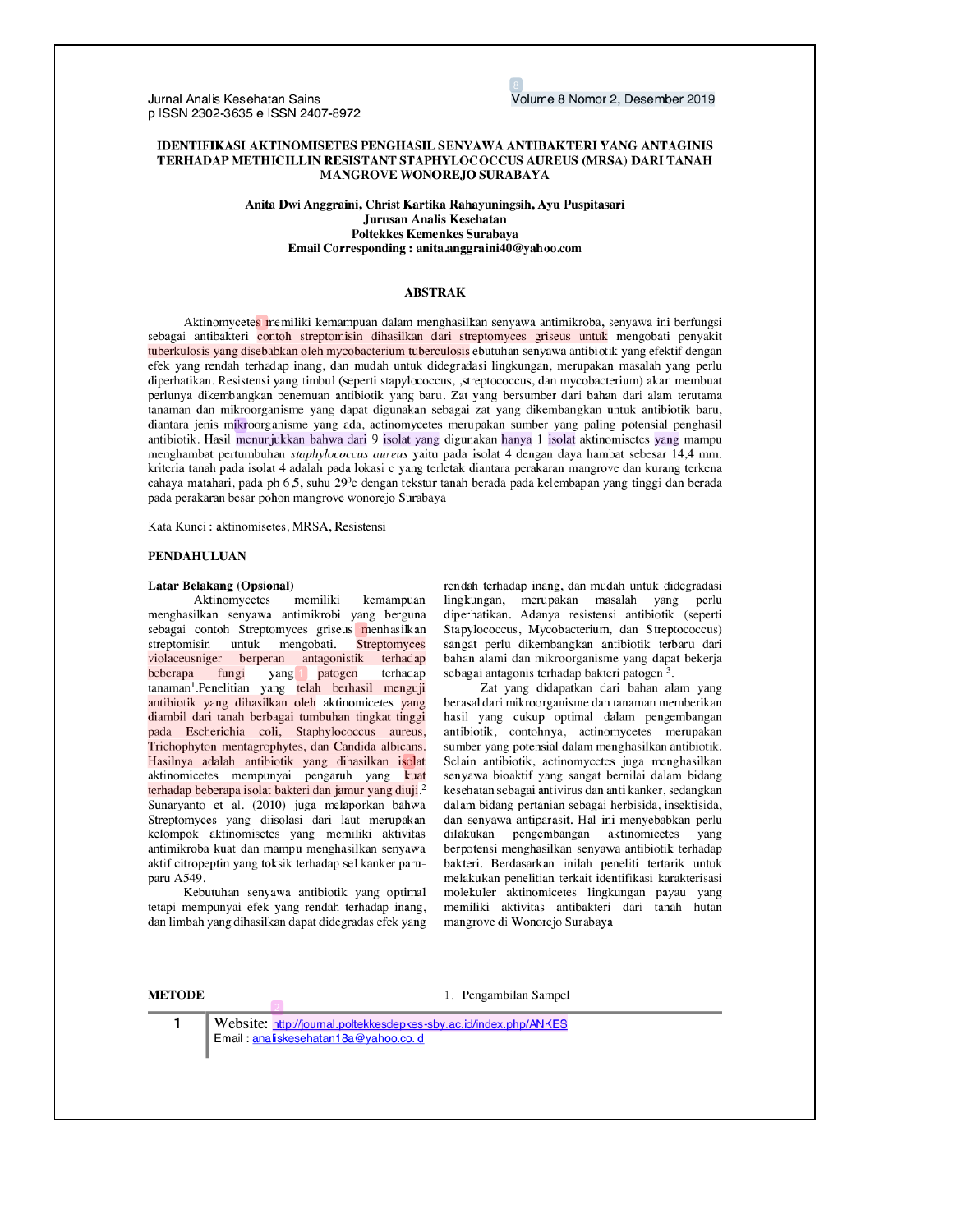#### Jurnal Analis Kesehatan Sains p ISSN 2302-3635 e ISSN 2407-8972

Cara pengambilan sampel yang digunakan penelitian ini adalah simple random sampling. Sampel yang digunakan adalah sedimen dari ekosistem mangrove yang diambil secara random.Masing-masing area diambil 10 titik pengambilan sampel dengan pengulangan sebanyak  $\overline{3}$  kalil. Pengambilan sampel sedimen dilakukan sekitar 6-10 cm dari permukaan, setelah itu sedimen dimasukkan ke botol kaca steril serta diberi label lokasi dan waktu pengambilan sampel.Botol ditutup dan segera dibawa ke laboratorium untuk dilakukan preparasi sampel.

2. Isolasi Aktinomisetes

Isolasi aktinomisetes menurut sampel sedimen yang di ambil dari perairan seperti laut, sungai, dan danau dikeringkan terlebih dahulu pada suhu 300C selama 32-36 jam dan setelah itu diberikan prosedur preparasi awal.Preparasi awal mengunakan metode germisida kimia fenol. Identifikasi Aktinomisetes dilakukan dengan pewarnaan gram dan uji aktivitas enzim katalase yang dibandingkan dengan karakter

#### **HASIL**

Aktinomisetes yang berpotensi menghasilkan antibakteri didapatkan dari sampel sedimen beberapa spesies tanaman mangrove Wonorejo Surabaya. Masing-masing lokasi diambil 10 titik sampling dengan tiga kali pengulangan. Sampel sedimen mangrove diambil pada kedalaman sekitar 6-10 cm dari permukaanWaktu pengambilan sampel pada pagi hari hingga siang hari dengan temperatur 29oC dengan pH perairan sekitar 7-8. Hal ini sesuai untuk pertumbuhan aktinomisetes yaitu pada temperatur 25-30 oC dengan pH 7<sup>5</sup>. Menurut Lee dan Hwang (2002) aktinomisetes dapat tumbuh pada pH alkali (basa) dengan temperatur sekitar 28-30 oC.

Isolasi dan Seleksi Aktinomisetes yang Berpotensi Menghasilkan Antibakteri Total isolat aktinomisetes yang didapatkan dari hasil isolasi sedimen mangrove yaitu sebanyak 9 isolat didapatkan dari metode perlakuan dari metode dry heating. Metode perlakuan awal sangat efektif dalam membantu proses isolasi karena dapat mengurangi bakteri lain selain aktinomisetes yang tidak tahan terhadap metode perlakuan awal yang diterapkan terutama bakteri gram negatif<sup>6</sup>...

#### **PEMBAHASAN**

Hasil didapatkan bahwa dari 9 isolat yang digunakan hanya 1 isolat aktinomisetes yang dapat menghambat pertumbuhan bakteri Staphylococcus aureus yaitu pada isolat 4 dengan daya hambat sebesar 14. mm. kriteria tanah pada isolat 4 adalah pada lokasi C yang terletak diantara perakaran mangrove dan kurang terkena cahaya matahari, pada pH 6,5, suhu 290C dengan tekstur tanah berada pada kelembapan yang tinggi dan berada pada perakaran besar pohon mangrove Wonorejo Surabaya. Penelitian Jannah,

bening terhadap S.aureus. Penelitian dari Ambarwati dan Gama (2009), mendapatkan 3 isolate dari aktinomisetes yang mempunyai kemampuan dalam menghambat pertumbuhan Staphylococcus aureus yaitu kode isolat SR13, SR1 dan SR6, yang membentuk zona bening sebesar 14,66 mm, 24,66 mm, dan 5 mm. Pada penilitian Ratnakomala (2018) mengisolasi aktinomisetes dari aktinomisetes laut di mangrove pulau Enggano diperoleh hasil 23 isolat

dkk., (2013) sebanyak 3 dari 43 isolat menghasil zona

2 Website: http://journal.poltekkesdepkes-sby.ac.id/index.php/ANKES Email: analiskesehatan18a@yahoo.co.id

# Volume 8 Nomor 2. Desember 2019

aktinomisetes pada Bergey's Manual ofDeterminative Bacteriology

3. Seleksi Aktinomisetes yang Antagonis terhadap **MRSA** 

Uji antagonis isolat aktinomisetes terhadap MRSA dengan agar blok (Hamidah, 2013). Metode agar blok dilakukan dengan cara menumbuhkan isolat aktinomisetes pada media SCN agar selama 7 hari, setelah itu inokulasikan bakteri MRSA pada media NA secara pour plate, kemudian isolat aktinomisetes berumur 7 hari berbentuk bulat berdiameter 6 mm diletakkan di atas media NA yang telah di inokulasi MRSA. Kultur diinkubasi pada suhu 280C selama 24 jam.Pengamatan dilakukan terhadap zona hambat isolat aktinomisetes terhadap MRSA.Tiga isolate aktinomisetesyang menunjukkan zona hambat terbaik terhadap pertumbuhan MRSA diberi kode untuk pengujian lebih lanjut.

Keanekaragaman aktinomisetes di lingkungan dipengaruhi oleh pH tanah, kelembaban, dan senyawa kimia tanah seperti kandungan karbon organik, nitrogen total, potasium, dan fosfor<sup>7</sup>. Dari total 9 isolat yang didapatkan, kemudian dipurifikasi atau dimurnikan pada media yang sama yakni media SCA (Satrch Casein Agar/Starch M - Protein Agar) yang telah disuplementasi dengan penambahan Nystatin  $0.002\%$ .

Tabel 5.1 Hasil identifikasi makroskopis (morfologi koloni) dan mikroskopis (pewarnaan gram + uji katalase) isolat hasil purifikasi atau pemurnian

| Kode Isolat    | Ciri Koloni |          |       | Gram             | Uji      |
|----------------|-------------|----------|-------|------------------|----------|
|                | Elevasi     | Tepi     | Warna |                  | Katalase |
| 1.2            | flat        | undulate | putih | positif<br>$(+)$ | negatif  |
| 3.4.5.6.7.8.9. | flat        | undulate | putih | positif<br>$(+)$ | negatif  |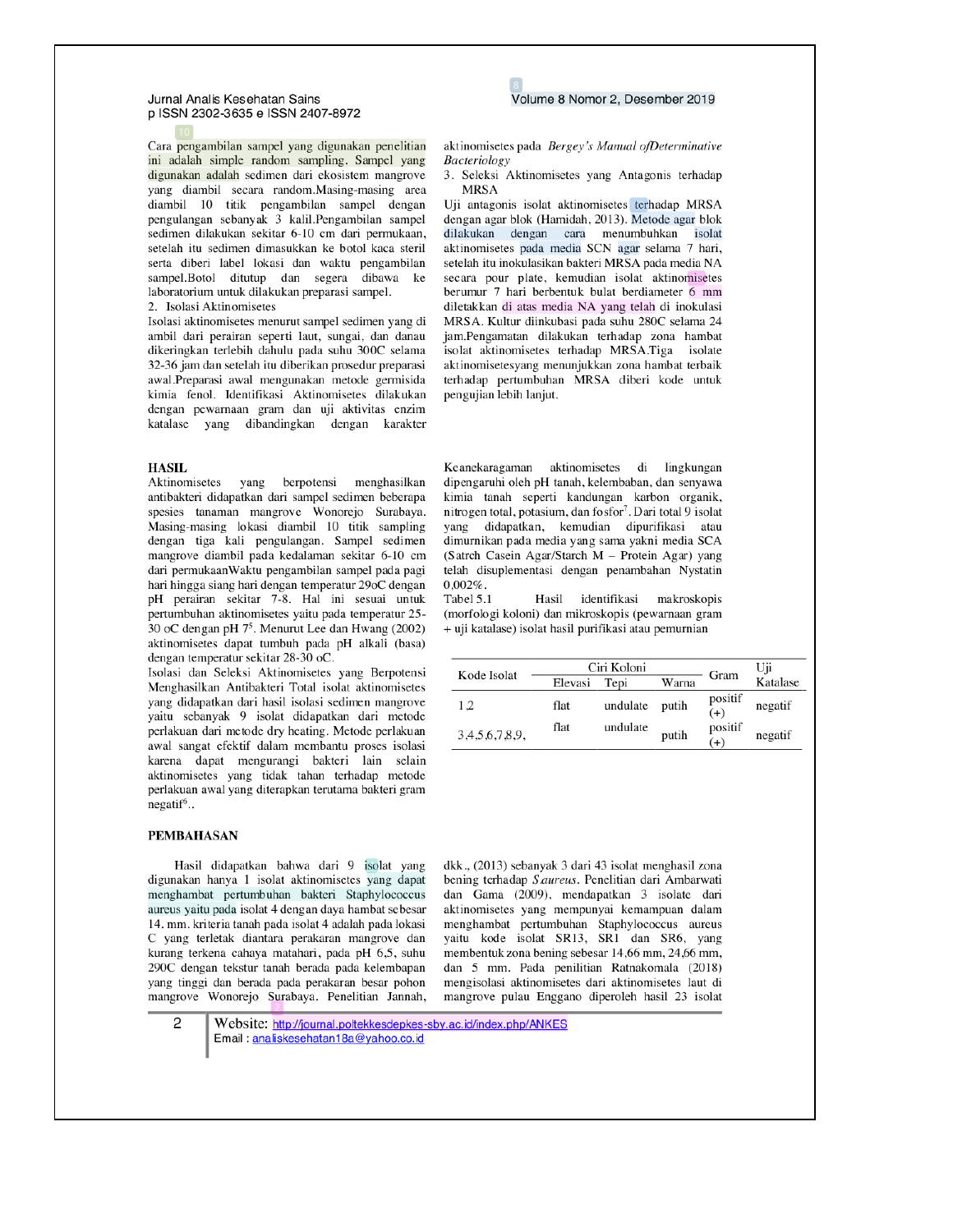#### Jurnal Analis Kesehatan Sains p ISSN 2302-3635 e ISSN 2407-8972

aktinomisetes laut dari pulau Enggano yang berhasil diidentifikasi, 3 isolat (13%) menunjukkan bahwa aktivitas antibakteri tertinggi pada B. subtilis, 4 isolat  $(17,4%)$  dan satu isolat  $(0,04%)$  menunjukkan aktivitas antibakteri terhadap E.coli. Bakteri yang tumbuh dan terhambat oleh aktinomisetes membentuk zona bening disekitar koloni hal ini dikarenakan terdapat metabolit sekunder aktinomisetes yang bersifat antibakteri, metabolit tersebut yang berdifusi ke dalam media dan menghambat pertumbuhan bakteri.

## Volume 8 Nomor 2. Desember 2019

isolat aktinomisetes Setiap mempunyai kemampuan yang berbeda menghambat pertumbuhan bakteri pathogen. Jadi dapat disimpulkan bahwa satu isolate dapat menghambat pertumbuhan bakteri S.aures dengan kategori tinggi. Hal lain yang menyebabkan kurang maksimal nya aktinomisetes sebagai antibakteri pada penelitiannya ini adalah dikarenakan sampel yang digunakan merupakan isolat langsung setelah dilakukan direct screening dan pemurnian tanpa isolasi dari senyawa aktif yang bersifat antibakteri.

## **KESIMPULAN**

Hasil identifikasi yang dilakukan terhadap isolate aktinomisetes yang didapatkan pada hutan mangrove Wonorwjo adalah sebanyak sebanyak 9 isolat didapatkan dari metode dry heating dan dari 9 isolat yang digunakan hanya 1 isolate aktinomisetes yang dapat menghambat pertumbuhan staphylococcus aureus yaitu pada isolate 4 dengan daya hambat sebesar 14,4 mm katergori tinggi

#### **DAFTAR PUSTAKA**

6 phenol treatment for the Isolation of rare actinomisetes fro Indonesia soil. Microbiology Indonesia 6(1): 42 2.Li,Q., Chen,X., Jiang,C.2016 Actinobacteria-Basics and Biothenological Applications Morphological

- 
- Identification of Actinobacteria : 59-86<br>3. Katzung, B.G., Masters, S.B., Trevor, A.J. 2009. Basic & Clinical Pharmacology, 11th Ed. New York McGraw-Hill.Brunton. 11

The Khumbu Region of Nepal". (http://www.aehms.org/pdf/panday%20F.pdf, diakses 12 Desember 2018).<br>5. Pitcher, D.G. Saunders, A. and Owen, R.J. 1989. "Rapid Extraction of Bacterial Genomic DNA with

Guanidium Thiocyanate". J. Applied Microbiology, 8: 151–156.<br>6.Pelczar, M.J. and Chain, E.C.S. 1986. Dasar-Dasar Mikrobaiologi. Volume ke-1,2. Hadioetomo Rs, Imas T,

Tjitrosomo SS, Angka SL, penerjemah. Jakarta: UI-Press. Terjemahan dari: Elements of Microbiology<br>7. Ambarwati, G. 2009 Isolasi Aktinomisetes dari tanah sawah sebagai penghasil antibiotic Jurnal Penelitian Sains dan teknologi 10(2):101-111

8. Arunachalam, C. and Gayathri, P. 2010. "Studies on Bioprospecting of Endophytic Bacteria From The Medicinal Plant of Andrographis Paniculata for Their Antimicrobial Activity and Antibiotic Susceptibility Pattern". Int. Journal of Current Pharmaceutical Research, 2: 63-68.

2

2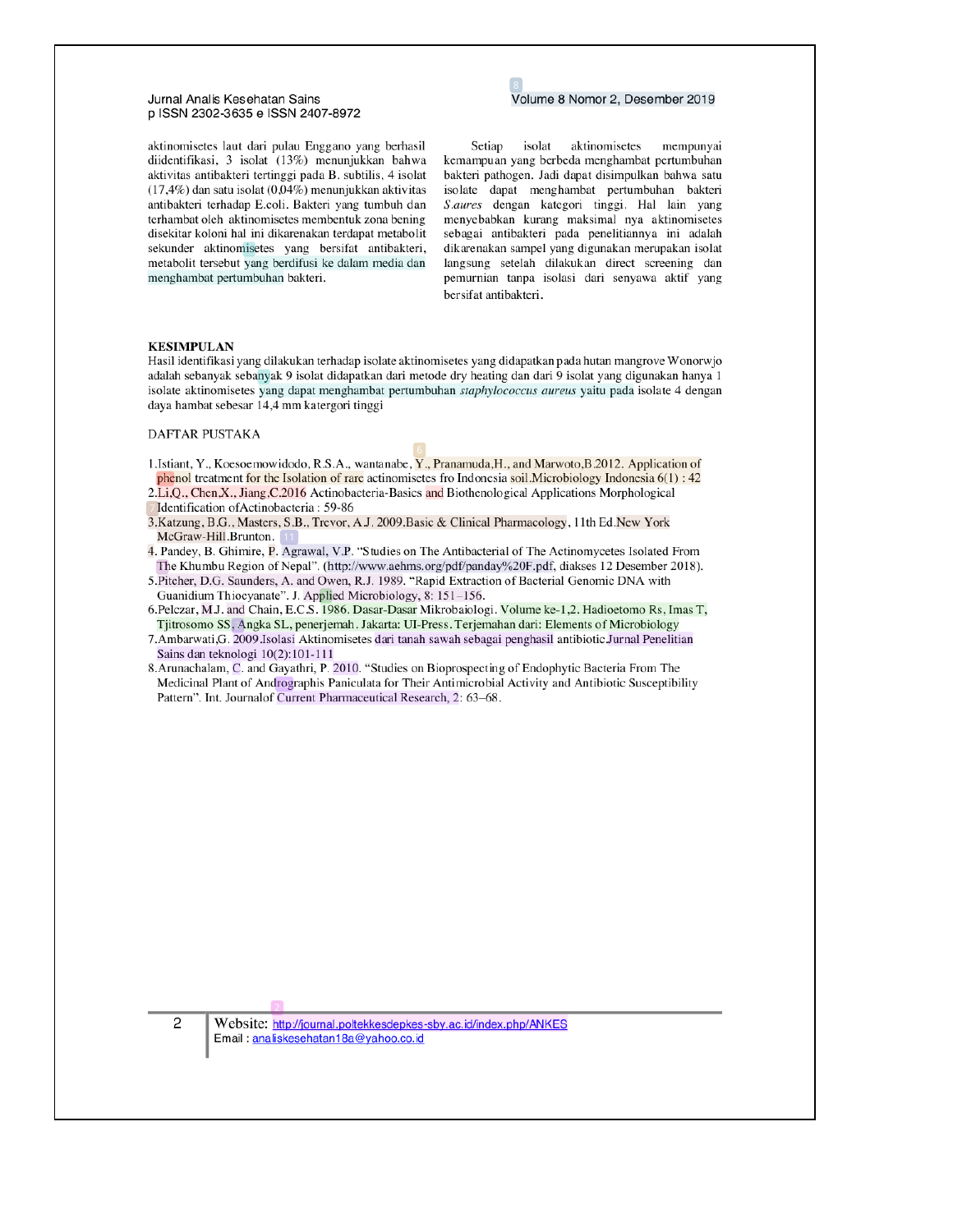# IDENTIFIKASI AKTINOMISETES PENGHASIL SENYAWA ANTIBAKTERI YANG ANTAGINIS TERHADAP METHICILLIN RESISTANT STAPHYLOCOCCUS AUREUS (MRSA) DARI TANAH MANGROVE WONOREJO SURABAYA

ORIGINALITY REPORT

|                | <b>SIMILARITY INDEX</b>                     | 17%<br><b>INTERNET SOURCES</b>          | 9 <sub>%</sub><br><b>PUBLICATIONS</b> | $\overline{\phantom{a}}$ %<br><b>STUDENT PAPERS</b> |
|----------------|---------------------------------------------|-----------------------------------------|---------------------------------------|-----------------------------------------------------|
|                | <b>PRIMARY SOURCES</b>                      |                                         |                                       |                                                     |
| $\vert$ 1      | eprints.ums.ac.id<br><b>Internet Source</b> |                                         |                                       |                                                     |
| $\overline{2}$ | <b>Internet Source</b>                      | r2kn.litbang.kemkes.go.id               |                                       | 2 <sub>%</sub>                                      |
| $\overline{3}$ | docobook.com<br><b>Internet Source</b>      |                                         |                                       | 2 <sub>%</sub>                                      |
| $\overline{4}$ | www.scribd.com<br>Internet Source           |                                         |                                       | 2 <sub>%</sub>                                      |
| 5 <sup>1</sup> | es.scribd.com<br><b>Internet Source</b>     |                                         |                                       | $\frac{0}{0}$                                       |
| 6 <sup>1</sup> | ypasm.my<br><b>Internet Source</b>          |                                         |                                       | $\%$                                                |
| $\overline{7}$ | <b>Student Paper</b>                        | Submitted to University of Bedfordshire |                                       | $\frac{0}{0}$                                       |
| 8              | <b>Internet Source</b>                      | juke.kedokteran.unila.ac.id             |                                       |                                                     |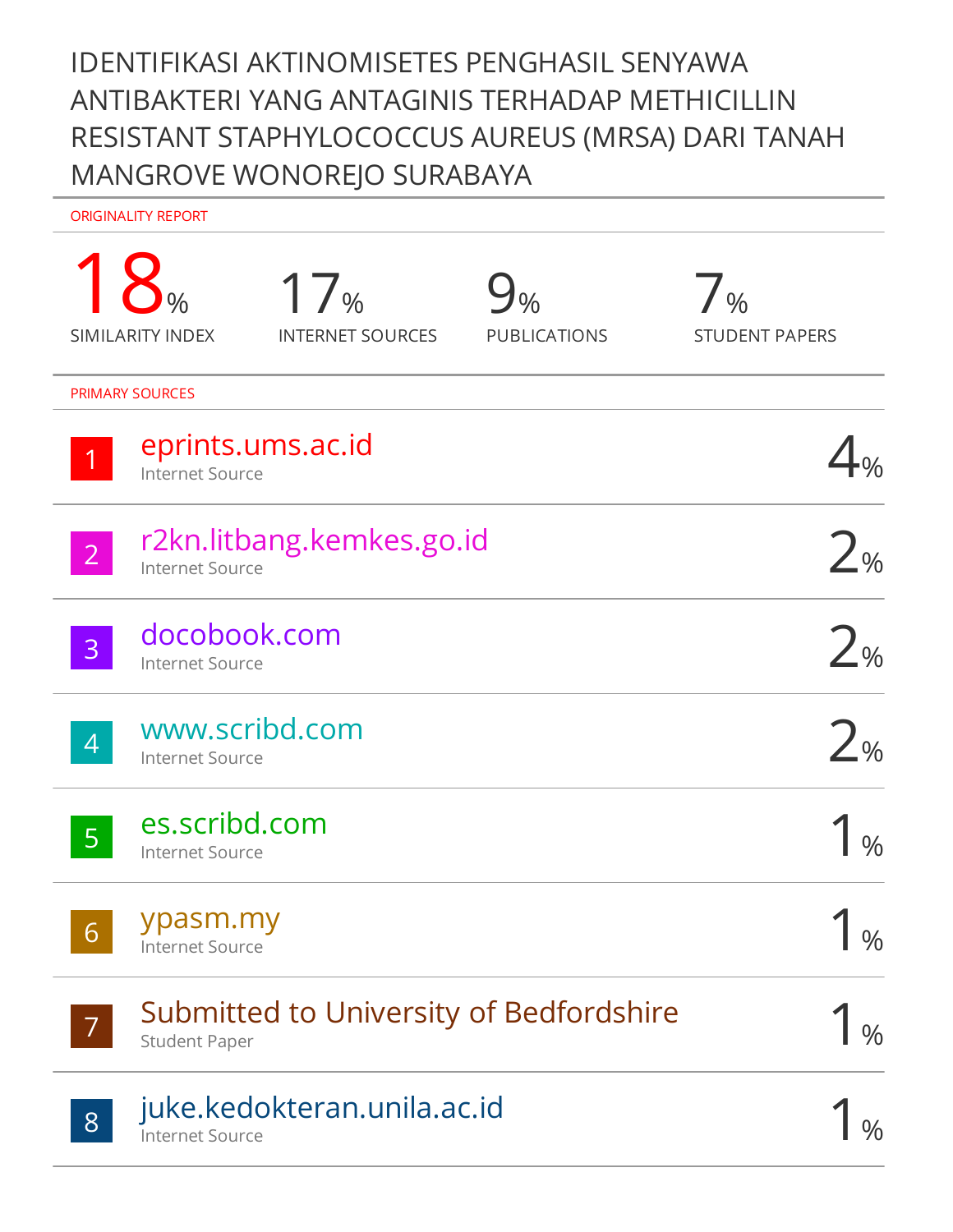| 9               | Submitted to London Metropolitan University<br><b>Student Paper</b>                                                                                                                                                                                                            | $\frac{0}{0}$    |
|-----------------|--------------------------------------------------------------------------------------------------------------------------------------------------------------------------------------------------------------------------------------------------------------------------------|------------------|
| 10              | ejournal.stiewidyagamalumajang.ac.id<br><b>Internet Source</b>                                                                                                                                                                                                                 |                  |
| 11              | studentsrepo.um.edu.my<br><b>Internet Source</b>                                                                                                                                                                                                                               |                  |
| 12              | id.123dok.com<br><b>Internet Source</b>                                                                                                                                                                                                                                        |                  |
| $\overline{13}$ | Ade Lia Putri, I Nyoman Sumerta. "SELECTIVE<br><b>ISOLATION OF Dactylosporangium AND</b><br>Micromonospora FROM THE SOIL OF KARST<br><b>CAVE OF SIMEULUE ISLAND AND THEIR</b><br>ANTIBACTERIAL POTENCY", BERITA BIOLOGI,<br>2020<br>Publication                                |                  |
| 14              | ejournal.unsri.ac.id<br><b>Internet Source</b>                                                                                                                                                                                                                                 | $\vert \gamma_0$ |
| 15              | Vinay Kumar, Lata Jain, Sanjay Kumar Jain,<br>Sameer Chaturvedi, Pankaj Kaushal. "Bacterial<br>endophytes of rice (Oryza sativa L.) and their<br>potential for plant growth promotion and<br>antagonistic activities", South African Journal<br>of Botany, 2020<br>Publication |                  |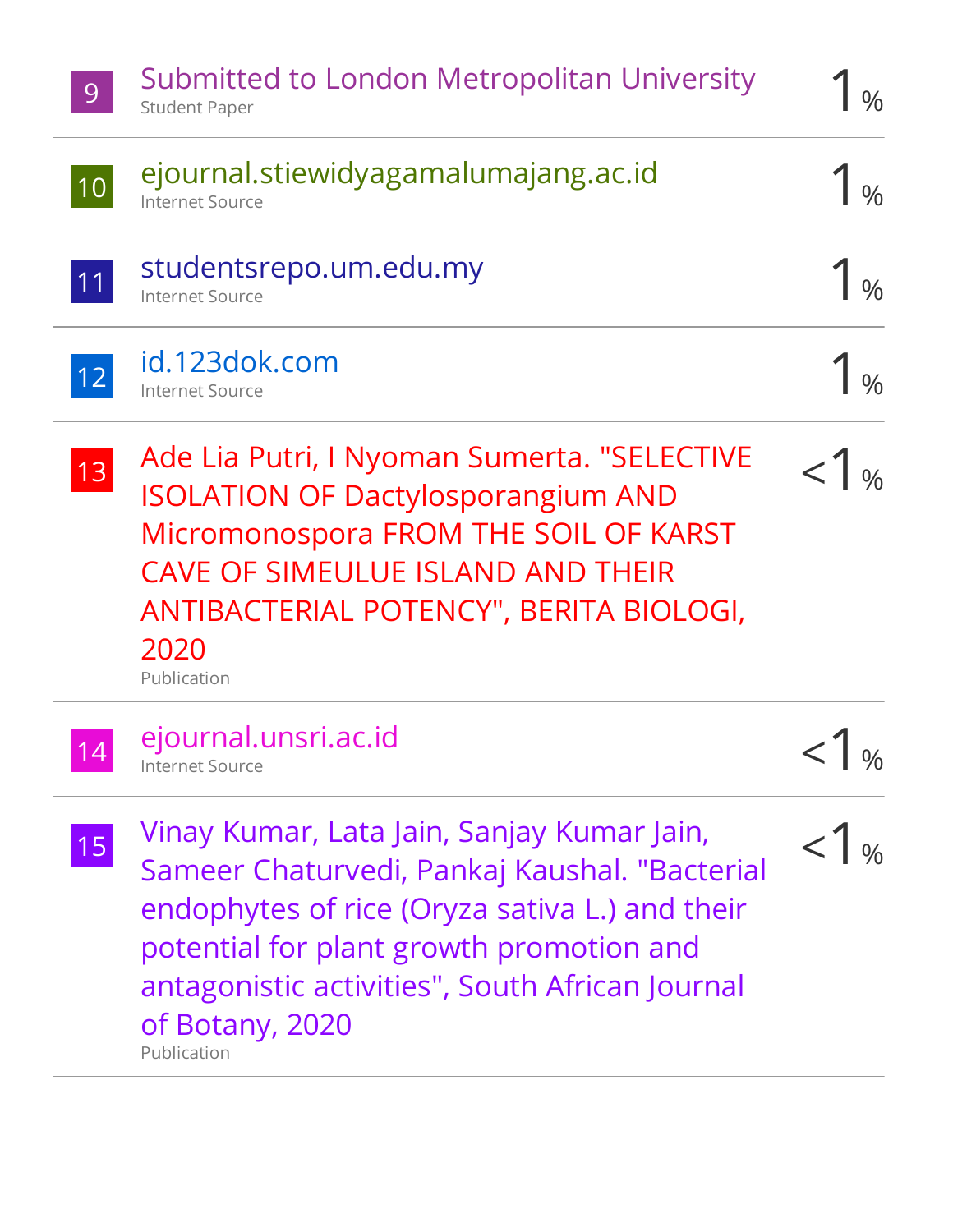| Exclude quotes |                      | ()n |
|----------------|----------------------|-----|
|                | Exclude bibliography | ()n |

Exclude matches O ff